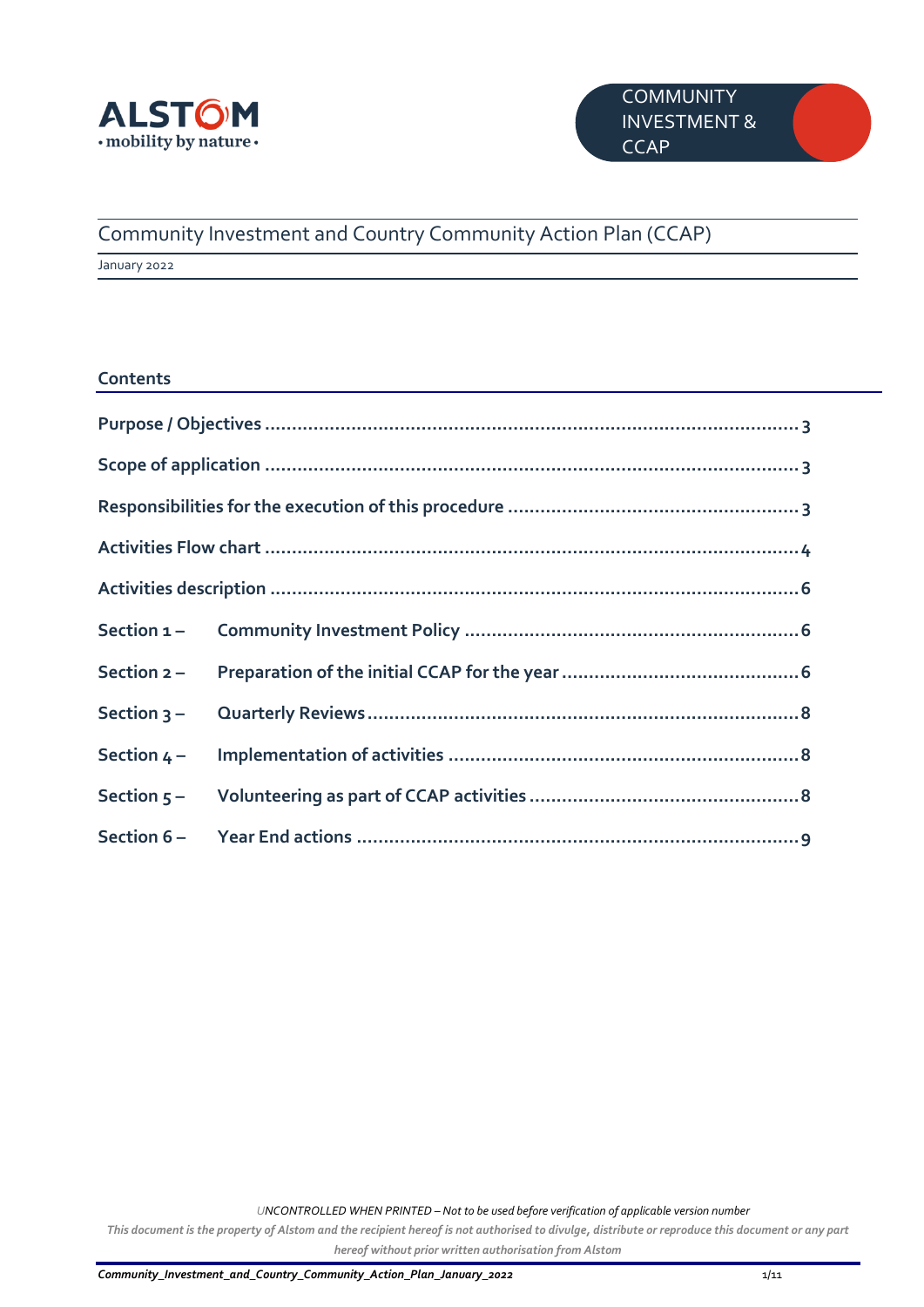| <b>ALSTÔM</b> | <sup>1</sup> Community Investment and Country | Document Reference:          | Application date: |
|---------------|-----------------------------------------------|------------------------------|-------------------|
|               | <b>Community Action Plans</b>                 | <b>CSR-PRO-001 version B</b> | 24 Jan 2022       |

## **Table of Appendices**

*UNCONTROLLED WHEN PRINTED – Not to be used before verification of applicable version number*

*This document is the property of Alstom and the recipient hereof is not authorised to divulge, distribute or reproduce this document or any part thereof without prior written authorisation from Alstom*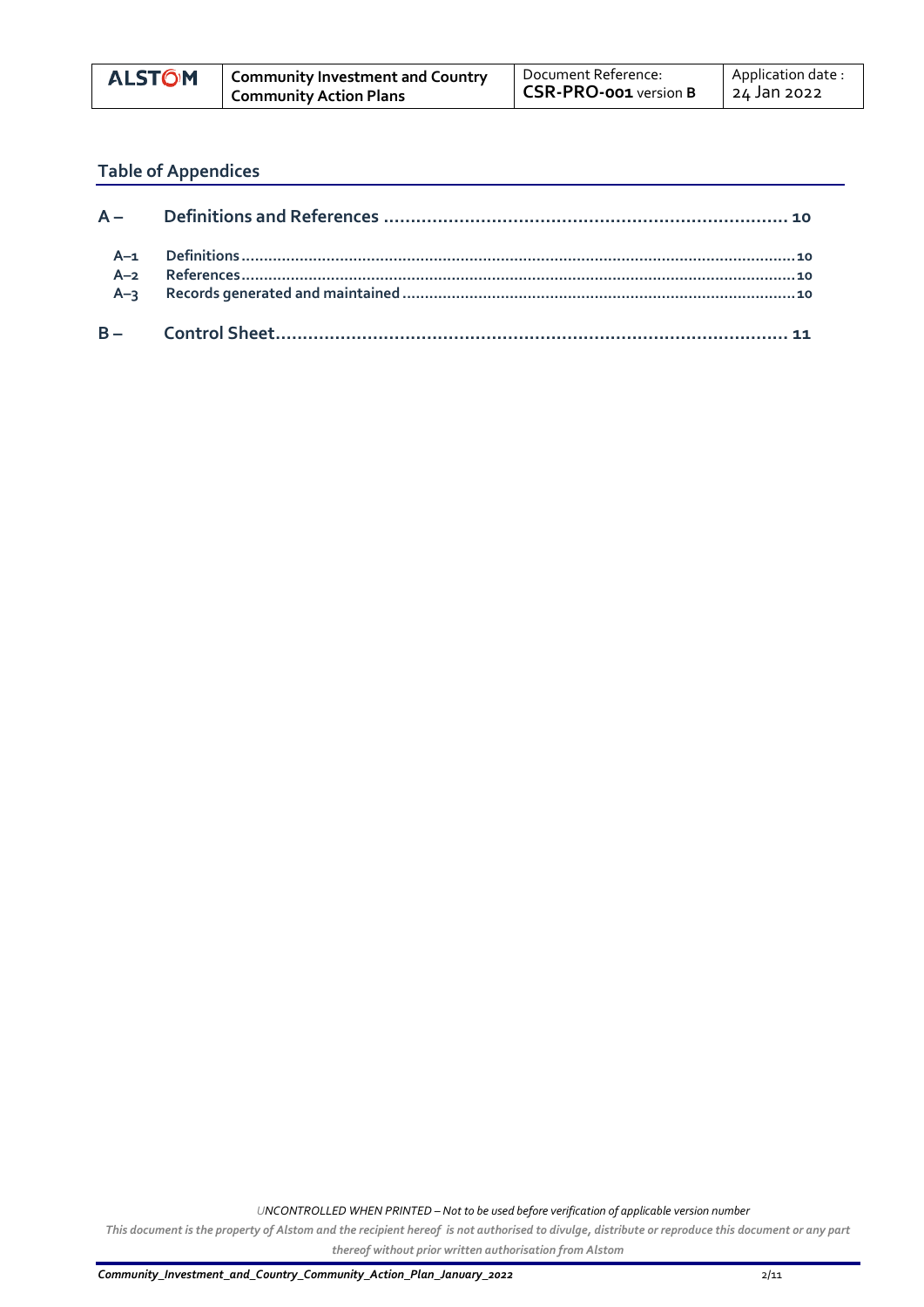

#### <span id="page-2-0"></span>**Purpose / Objectives**

The purpose of this Procedure is to standardize the implementation of the company's Community Investment actions in all those countries in which it has a major presence. This will then facilitate the consolidation of the company's community-related activities to give a global picture for the purposes, inter alia, of Year End reporting.

#### **Rationale**

In order to be a catalyst for development, corporate philanthropy and community engagement programs need to be well managed. Creating value for both beneficiaries and stakeholders requires Alstom to have a clear direction and focus for guiding its philanthropic activities and for measuring their effectiveness from a cost/benefit perspective.

Alstom has put in place a philanthropy and community engagement strategy spanning all the countries in which it has a major presence – typically those with more than 200 employees. Its priorities are aligned with Alstom's business drivers. Such alignment will allow the company to leverage its strengths, its brand and its employees to have the maximum impact on the beneficiaries.

The Country Community Action Plan (CCAP) Template (attached) is the key tool to support this process, allowing the actions to be planned, monitored, recorded and assessed.

Alstom's collective community investment activities, whether undertaken under the auspices of the Alstom Foundation or the CCAP, are referred to under the banner of **Alstom in the Community**. Alstom Foundation activities, whilst separate, are included in the CCAP in order to have a complete overview of all of Alstom's community investment activities within a country.

The activities must be aligned with our Community Investment Policy with its four axes: **meeting social needs; supporting education; cultivating local enterprises; protecting the environment**. The primary direct beneficiaries of the initiatives must be the local communities, and not Alstom or its employees.

#### <span id="page-2-1"></span>**Scope of application**

This Procedure covers the selection, preparation and implementation of activities under the Country Community Action Plans (CCAP) of each country in which Alstom has a major presence (typically those in which the headcount is above 200).

#### <span id="page-2-2"></span>**Responsibilities for the execution of this procedure**

Accountable: The Director – Community Investment at company HQ.

Responsible: The nominated CSR Champion in each country in which Alstom has a major presence.

Players: This is not function-specific. It involves willing volunteers from anywhere within the company.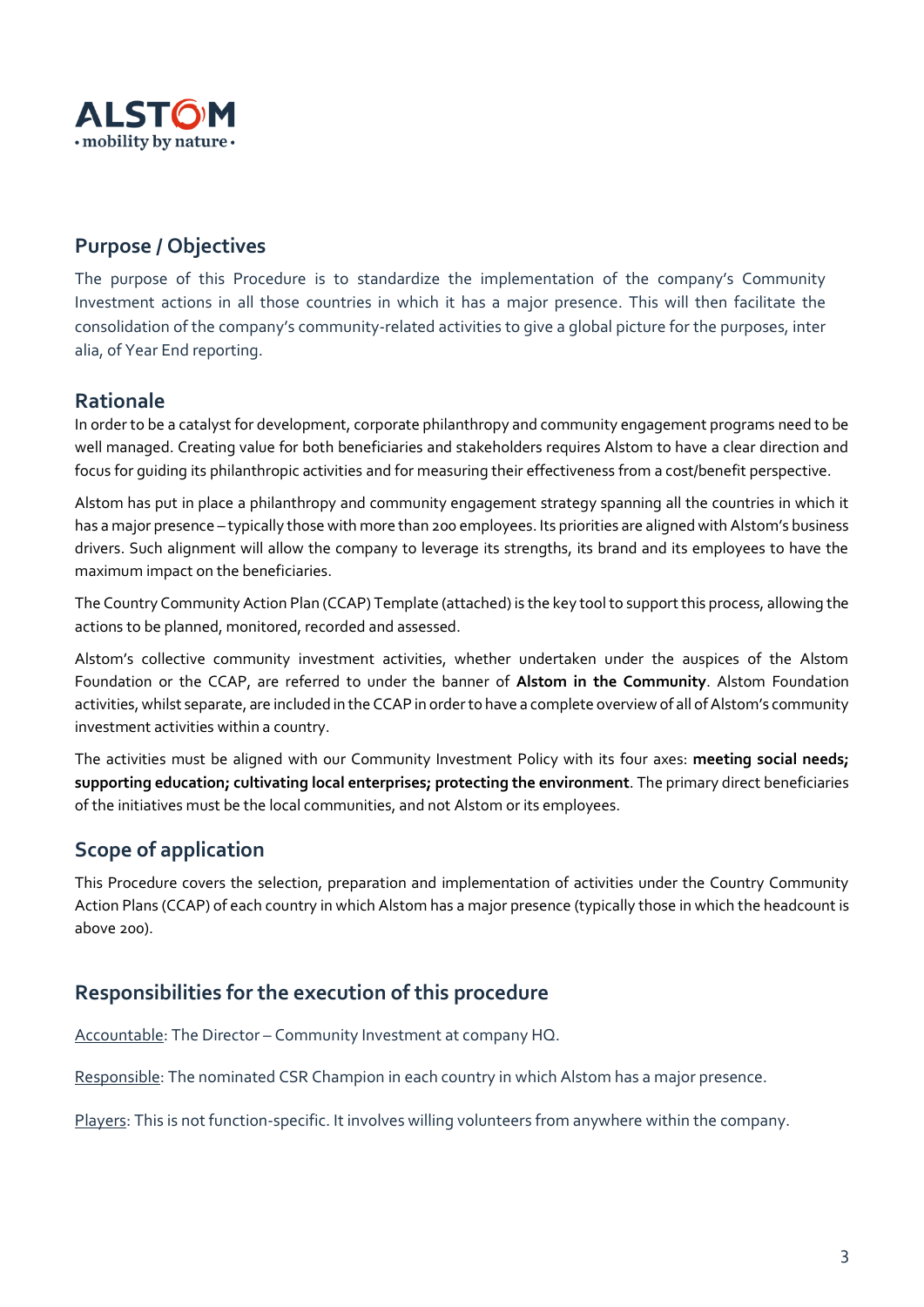

#### <span id="page-3-0"></span>**Activities Flow chart**

# **Country Community Action Plan Process**

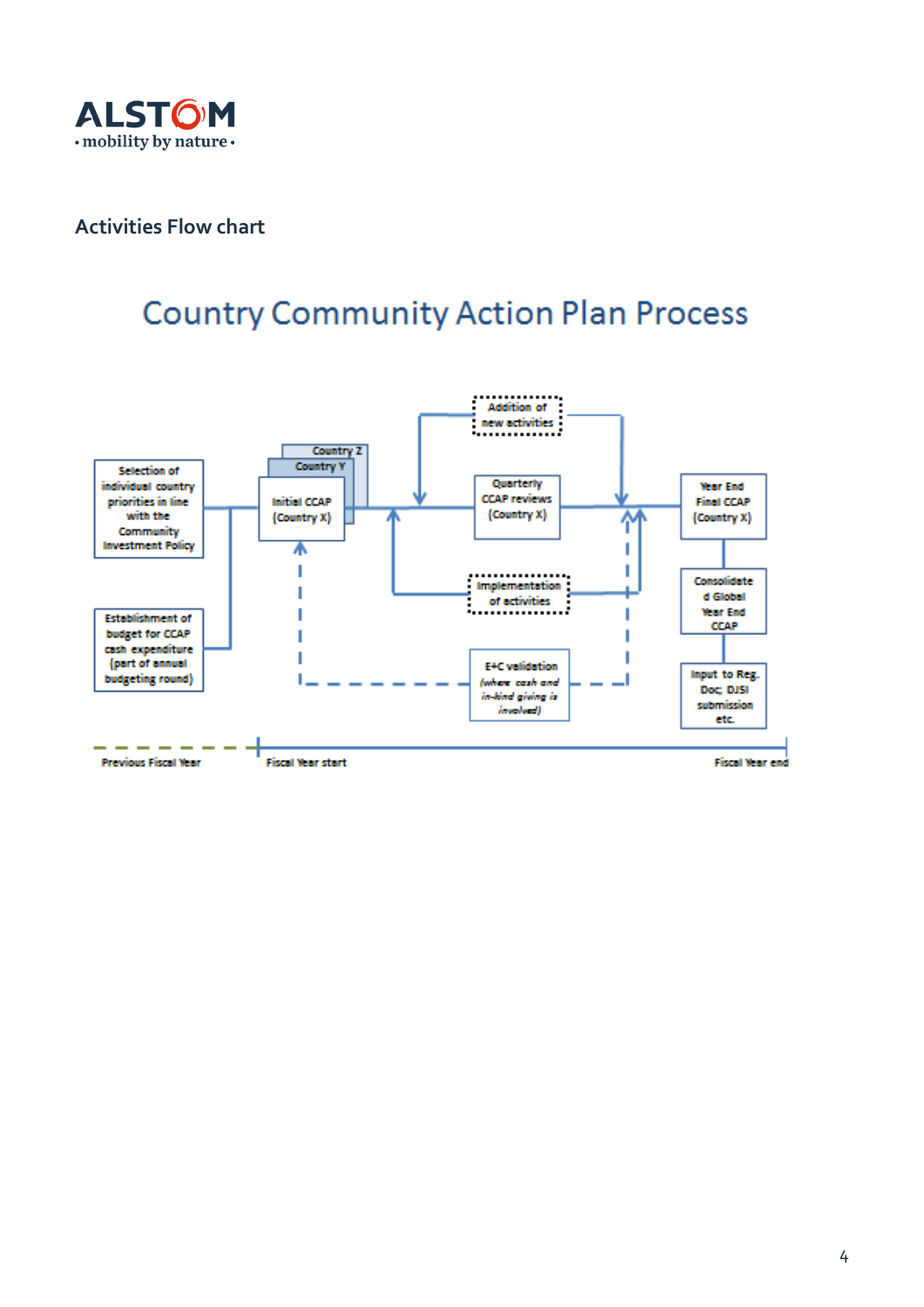

| Person in charge                                                                                                                          | Action                                                                                                                                          | Comments                                                                                                                | Applicable documents/rules                                                                                                             |
|-------------------------------------------------------------------------------------------------------------------------------------------|-------------------------------------------------------------------------------------------------------------------------------------------------|-------------------------------------------------------------------------------------------------------------------------|----------------------------------------------------------------------------------------------------------------------------------------|
| Country CSR Champion                                                                                                                      | Collects + develops ideas/proposals<br>for community activities from sites<br>and other sources                                                 | In some countries, especially those<br>with multi-sites, small volunteer<br>committees have been established            | Community Investment Policy                                                                                                            |
| Country CSR Champion                                                                                                                      | Secures local management team<br>buy-in for the selected actions and<br>beneficiaries                                                           | Countries to define the types of<br>activity they wish to prioritise and<br>the NGOs/Charities they wish to<br>support. |                                                                                                                                        |
| Country Management Team<br>Validate the strategic local<br>community investment priorities<br>and the CCAP and overview its<br>deployment |                                                                                                                                                 | On a quarterly basis throughout the CCAP Template<br>year                                                               |                                                                                                                                        |
| Country CSR Champion                                                                                                                      | Preparation of initial CCAP and<br>regular update as new ideas for<br>activities come forward and receive<br>approval                           |                                                                                                                         | <b>CCAP Template</b>                                                                                                                   |
| Regional Compliance Officer                                                                                                               | Checking and validation of the initial E&C checks as mentioned in the<br>CCAP and potential additional new<br>activities during the fiscal year | <b>Instruction for Charitable</b><br>Contributions LGL-WMS-012                                                          | Company rules for donations to<br>charities: Alstom Instruction for<br>Charitable Contributions LGL-WMS-<br>012 and the applicable DoA |
| Country CSR Champion                                                                                                                      | Implementation of CCAP activities                                                                                                               | Implementation of individual<br>activities may be delegated to<br>volunteers                                            |                                                                                                                                        |
| Director - Community Investment<br>or Region CSR Champion (as<br>appropriate)                                                             | Coordination of Quarterly Reviews                                                                                                               | To monitor progress and to help<br>transfer best practice from one<br>country to another                                |                                                                                                                                        |
| Country CSR Champion                                                                                                                      | Preparation of final Year End CCAP<br>recording what was actually done in<br>the Year, and assessing the<br>esources used and the benefits      |                                                                                                                         | <b>CCAP Template</b>                                                                                                                   |
| Director - Community Investment                                                                                                           | Consolidation of all the CCAPs into a<br>global Year End picture                                                                                |                                                                                                                         | <b>CCAP Template</b>                                                                                                                   |
| Director - Community Investment                                                                                                           | Preparation of relevant sections of<br>the Registration Document; the<br>DJSI submission etc.                                                   |                                                                                                                         |                                                                                                                                        |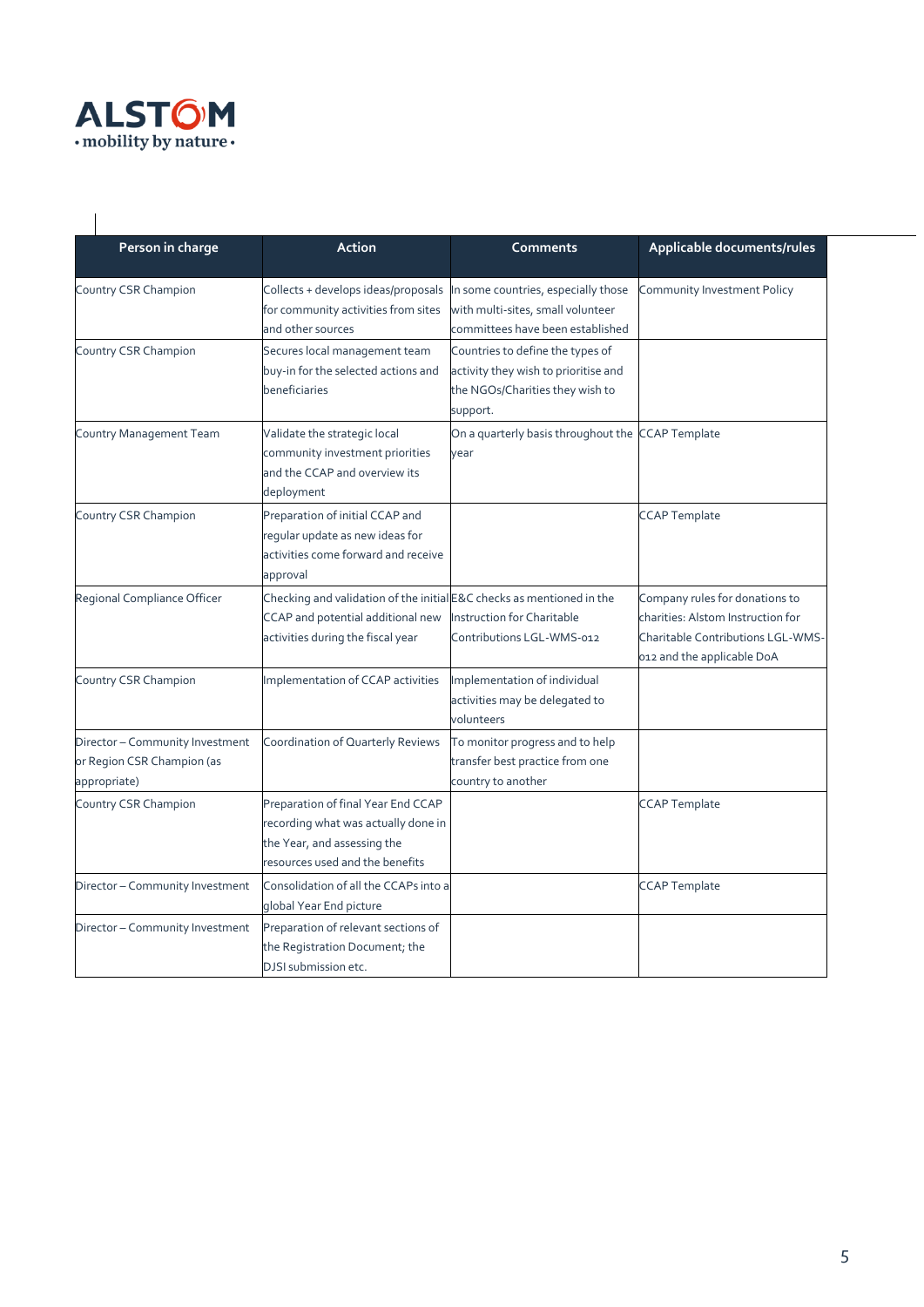

#### <span id="page-5-0"></span>**Activities description**

#### <span id="page-5-1"></span>**Section 1 – Community Investment Policy**

The Community Investment Policy is as follows:

Alstom contributes to economic development and social progress not only on a large scale, via its infrastructure projects and technologies, but also with a "Community Investment Policy" aiming to support communities around its factories and work sites throughout the world.

In addition to the hiring of employees, their training in professional skills and the development of a local supply chain, we aim to improve the living conditions of the people around our sites by making available know-how, competencies, tools, locations and means.

Our Community Investment Policy is focused on four priorities:

Our top priority is to ensure pragmatic dialogue with local communities in order to answer local social needs. We encourage our own employees to support these actions as volunteers.

Our second priority is education, a key development enabler everywhere in the world. We join forces with local schools and universities to train students in high-quality courses via scholarships, apprenticeships, internships, and by other educative means.

Our third priority is to contribute to local development and industrial activities. For example, we support small enterprises and innovative start-ups, strengthen our suppliers' skills and develop programmes related to technology and innovation.

Our fourth priority is to participate in the global effort to fight again climate change and provide a better environment to population. This is translated into local actions towards protecting the environment such as planting trees or cleaning up sites (beaches, forests, etc).

With Alstom, local communities can improve their economic development and living conditions.

#### <span id="page-5-2"></span>**Section 2 – Preparation of the initial CCAP for the year**

The Country CSR Champion defines and validates with the local management the priorities that are the most relevant for the country in line with the company's Community Investment Policy. These priorities should be reviewed on a yearly basis as a minimum.

The CSR Champion in a country has the task to gather together ideas on a range of activities that could be undertaken in the country. Depending on the headcount and footprint of Alstom within the country, these ideas may come from individual employees or from volunteer community investment committees established at different sites.

The CSR Champion should then review and validate these ideas with the Country Management Team in order to select those activities that it would wish to support, consistent with local expectations and culture and the available resources and budget. Not all activities necessarily require cash expenditure. Those that do not should be prioritized. Initiatives requiring budget can be submitted as projects to the Alstom Foundation if in line with the Foundation's key axes. Alternatively, they may be funded by the local budget as per the finance 3YP instructions.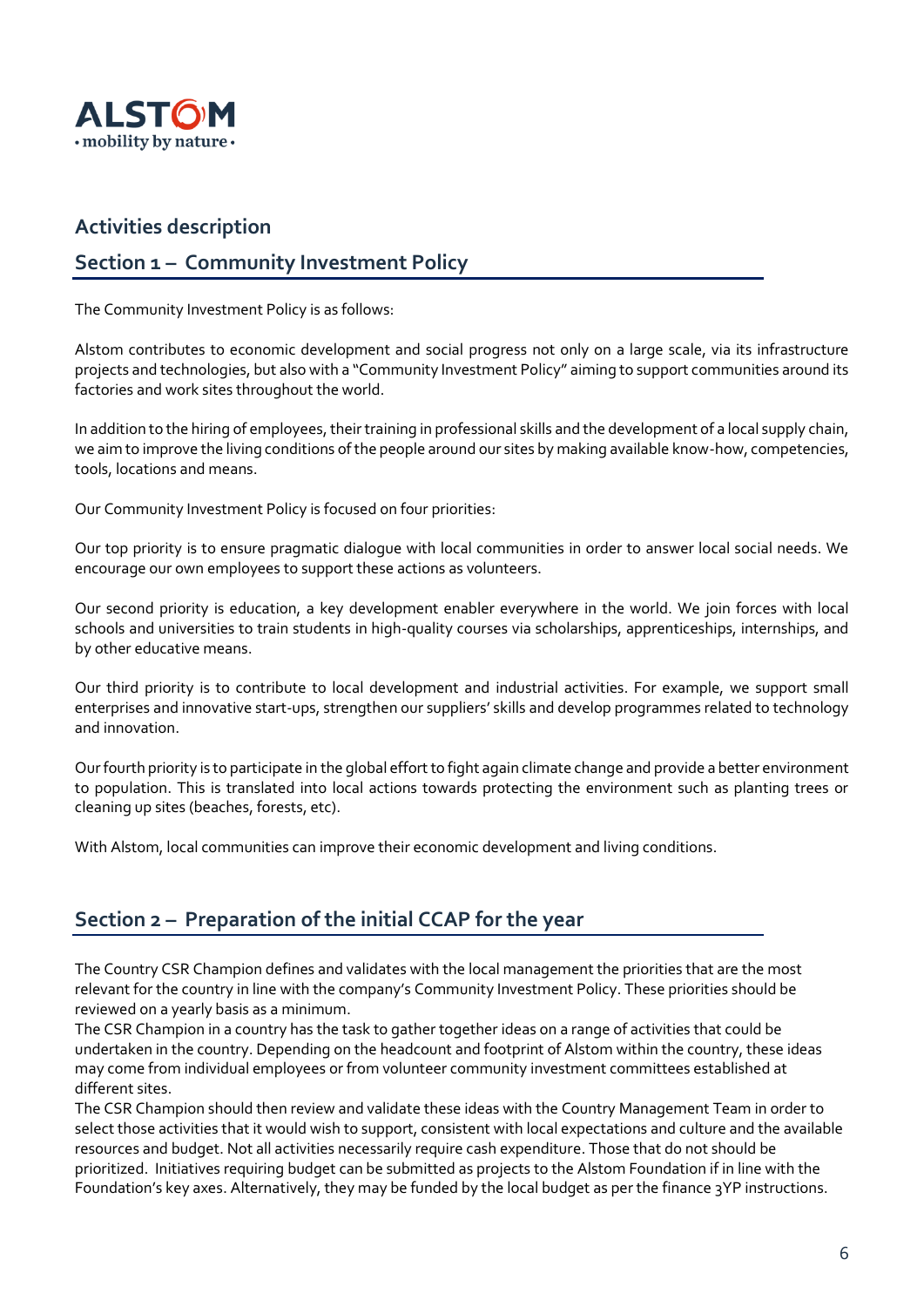

For all actions in the field of charitable donations, such as partnerships with NGOs, the Regional Compliance Officer must be involved to perform the appropriate checks and validate from the compliance perspective both the initial CCAP and any activities that may subsequently be added to it during the fiscal year. The validation should be requested by the CSR Champion and evidence of approval should be saved. Only community investment initiatives that are included in the CCAP will be granted approval by the Sustainability & CSR Vice-President under the Delegation of Authority (DoA) rules.

Once the selection has been made, the CSR Champion prepares the initial Country Community Action Plan in using the CCAP template and reviews it with the Director – Community Investment. It is a first statement of the community investment activities Alstom proposes to undertake during the year. The CSR Champion sends the final version to the E&C Department for information.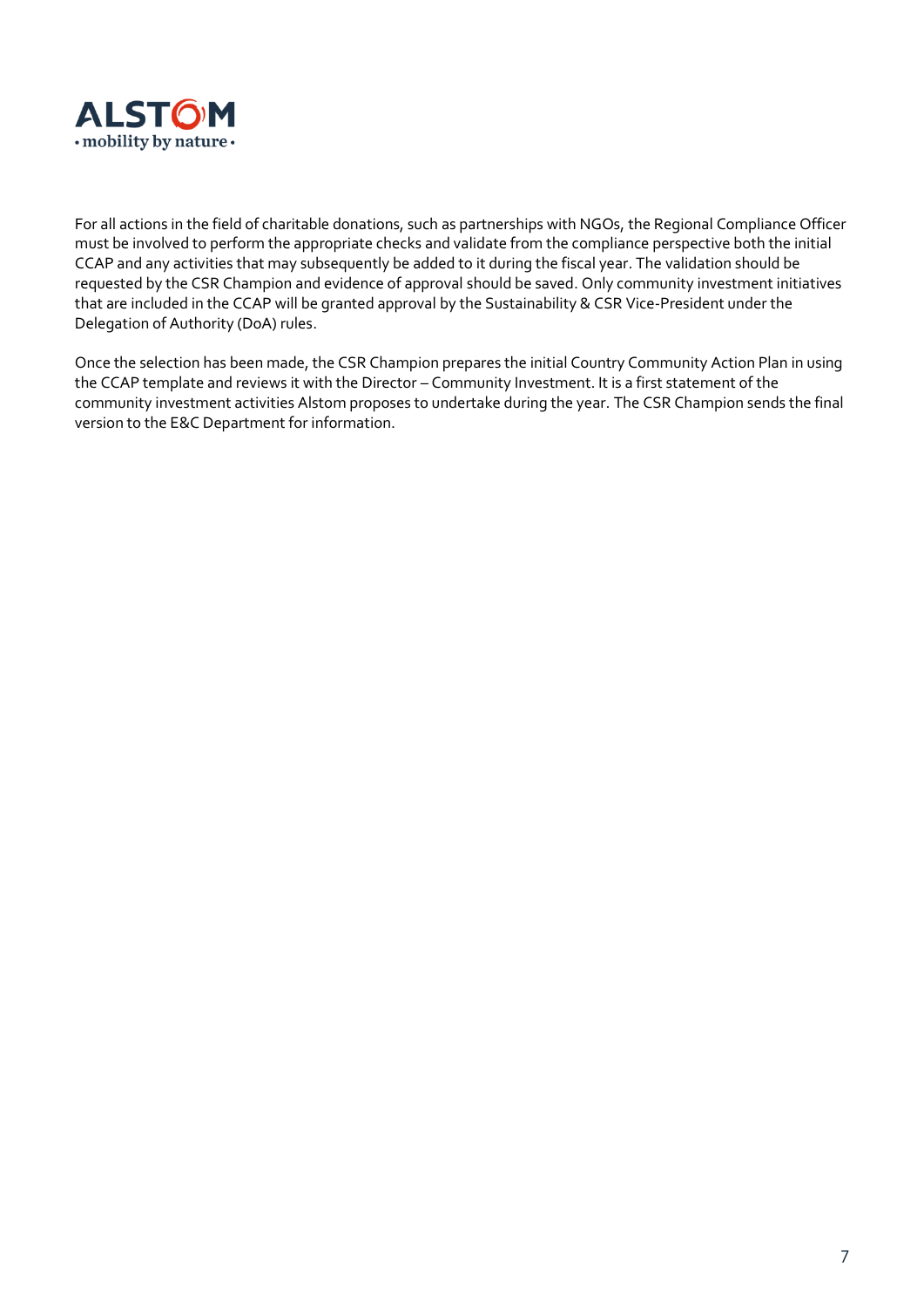

#### <span id="page-7-0"></span>**Section 3 – Quarterly Reviews**

The CCAP is a living document that will evolve during the year as initial activities are implemented and new ideas come forward. Some initial activities may not materialize and may be replaced by others. The Regional Compliance Officer must be involved to check and validate those changes.

The Country CSR Champion organizes quarterly reviews of the CCAP deployment with the local management committee,

The Director – Community Investment has the role to organize quarterly reviews of the CCAP with the CSR Champion in each country, involving the Region CSR Champion where one exists, in order to check that it is on course; to verify what has actually been done; and to communicate on good activities (best practice) from one country which could be read across to others.

This role may be delegated the Region CSR Champions where they exist.

#### <span id="page-7-1"></span>**Section 4 – Implementation of activities**

It is the role of the CSR Champion to ensure that individual activities on the CCAP actually take place and are successful. This role, in relation to any single activity, may be delegated to another Alstom individual or group of individuals willing to take it on a volunteer basis. Once an activity has been undertaken, the CSR Champion or his/her delegate must assess i) the resources that Alstom applied to the activity ii) the benefits to Alstom of having undertaken the activity and iii) the benefits to the direct beneficiaries of the activity. Wherever appropriate, the CSR Champion/delegate ensures, with support of the local Communication manager, that a successful activity is widely communicated within the company using the available media: Press Release; Teams Flash; Chatter; Teams Online etc.

#### <span id="page-7-2"></span>**Section 5 – Volunteering as part of CCAP activities**

Alstom encourages its employees to support its actions in the field of Community Investment as volunteers.

Country management teams, catalyzed by the country CSR Champion, are encouraged to establish a volunteering policy which is appropriate to local needs.

Whilst the preference should be to support volunteering activities which take place outside of the normal working day, country management teams are free to allow employees, either individually or collectively, up to a maximum of one paid day per year each to undertake volunteering activities if they deem it appropriate. This allowance is to be within a threshold of total man-days/year for the employees in the country as a whole. This threshold should be set by the country management team, which is also responsible for verifying that each beneficiary organisation to be supported by volunteering is ethically sound and that its activities are consistent with the axes of the Community Investment Policy. A process for request, verification, approval and follow-up should be established locally.

Examples of the sort of support that the company could provide to volunteers include the following:

- Coordination of the arrangements for Alstom employees to take part in a sporting event on behalf of a charity – payment of participation fees; provision of transport to and from the event; provision of refreshments and T-shirts
- Coordination of the arrangements for an Alstom team to undertake a specific activity on behalf of a beneficiary organization (e.g. a charity; an NGO; a local school) e.g. painting a school room – provision of transport; materials; equipment; refreshments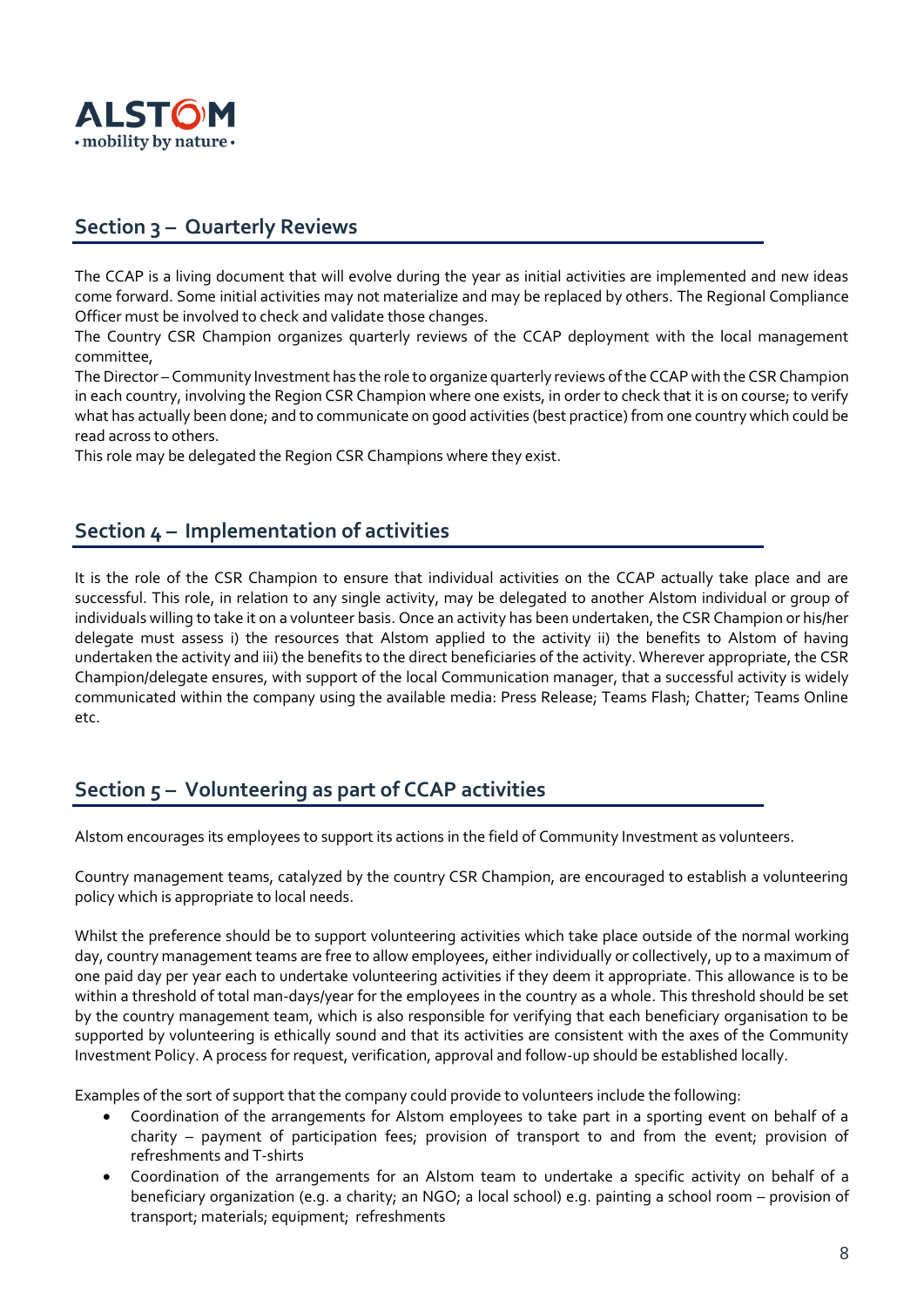

- The use of company assets such as vehicles or Alstom space for charitable activities e.g. i) the gathering and distribution of clothes; toys; books; food, ii) the holding of fund-raising events
- Supporting the volunteering activities of individual Alstom employees in respect of their chosen beneficiary organisations through the provision of time-off; awareness raising amongst colleagues; use of Alstom facilities; logistical and other support

All volunteering activities will be captured by the country CSR Champions in the Country Community Action Plans such that the extent of the Alstom involvement and the resulting benefits to the beneficiaries may be quantified.

#### <span id="page-8-0"></span>**Section 6 – Year End actions**

By the end of February the CSR Champion must prepare, using the CCAP Template, a definitive statement of the community actions undertaken by the company in the country during the fiscal year. Activities planned for March may be taken into account. Using this total picture the CSR Champion must assess what proportion of the initial budget has actually been used. The Year End CCAP will be reviewed with the Director – Community Investment and the Region CSR Champion (where appropriate), and will be communicated to the E&C Department for information.

The Director – Community Investment then has the role to consolidate the inputs from all the countries with a CCAP in order to have a global picture of all the community investment activities undertaken by the company during the year. Armed with this he/she will prepare the relevant inputs for the annual reporting process.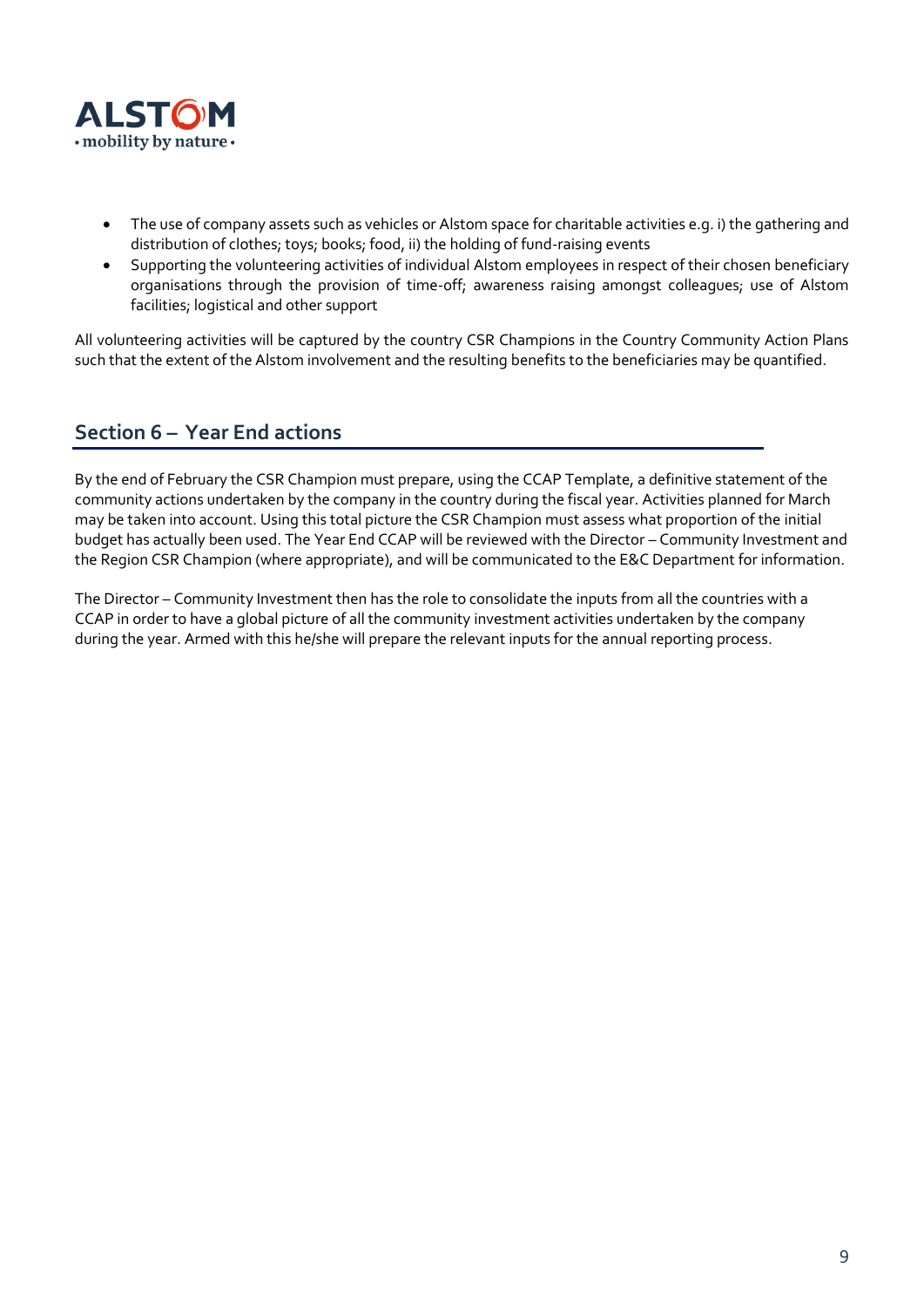

#### <span id="page-9-0"></span>**A – Definitions and References**

#### <span id="page-9-1"></span>**A–1 Definitions**

For the purpose of this document the following definitions shall apply:

- ➢ **CCAP**......................Country Community Action Plan
- ➢ **CSR Champion**.......The person nominated by a Country or Region to take the lead role on community investment activities on its behalf

#### <span id="page-9-2"></span>**A–2 References**

The following documents are referenced through the text.

- A–2.1 Parent documents
	- **[P1]** Community Investment Policy. Link:
		- [https://alstomgroup.sharepoint.com/sites/TrSustainability\\_Community/Si](https://alstomgroup.sharepoint.com/sites/TrSustainability_Community/SitePages/Home.aspx) [tePages/Home.aspx](https://alstomgroup.sharepoint.com/sites/TrSustainability_Community/SitePages/Home.aspx)
	- **[P2]** CSR-MNL-001................ Corporate & Social Responsibility
- **A–2.2 Child documents**
	- **[C1]** CSR-TEM-001………….………CCAP Template.
- **A–2.3 Other documents**
	- **[O1] LGL-WMS-012 ............Instruction for Charitable Contributions**

#### <span id="page-9-3"></span>**A–3 Records generated and maintained**

During the normal application of this Instruction the following records will be generated and maintained:

| <b>Record</b><br><b>Name</b> | Form<br>mumber' | <b>Record</b><br>tvpe | <b>Access</b> | Location   | Owner           | Validating<br><b>Function</b> | <b>Retention</b><br><u>Fime</u> |
|------------------------------|-----------------|-----------------------|---------------|------------|-----------------|-------------------------------|---------------------------------|
| <b>CCAP</b>                  | N/A             | Plan                  | Restricted    | By Country | CSR<br>Champion | CSR                           | 1 year                          |